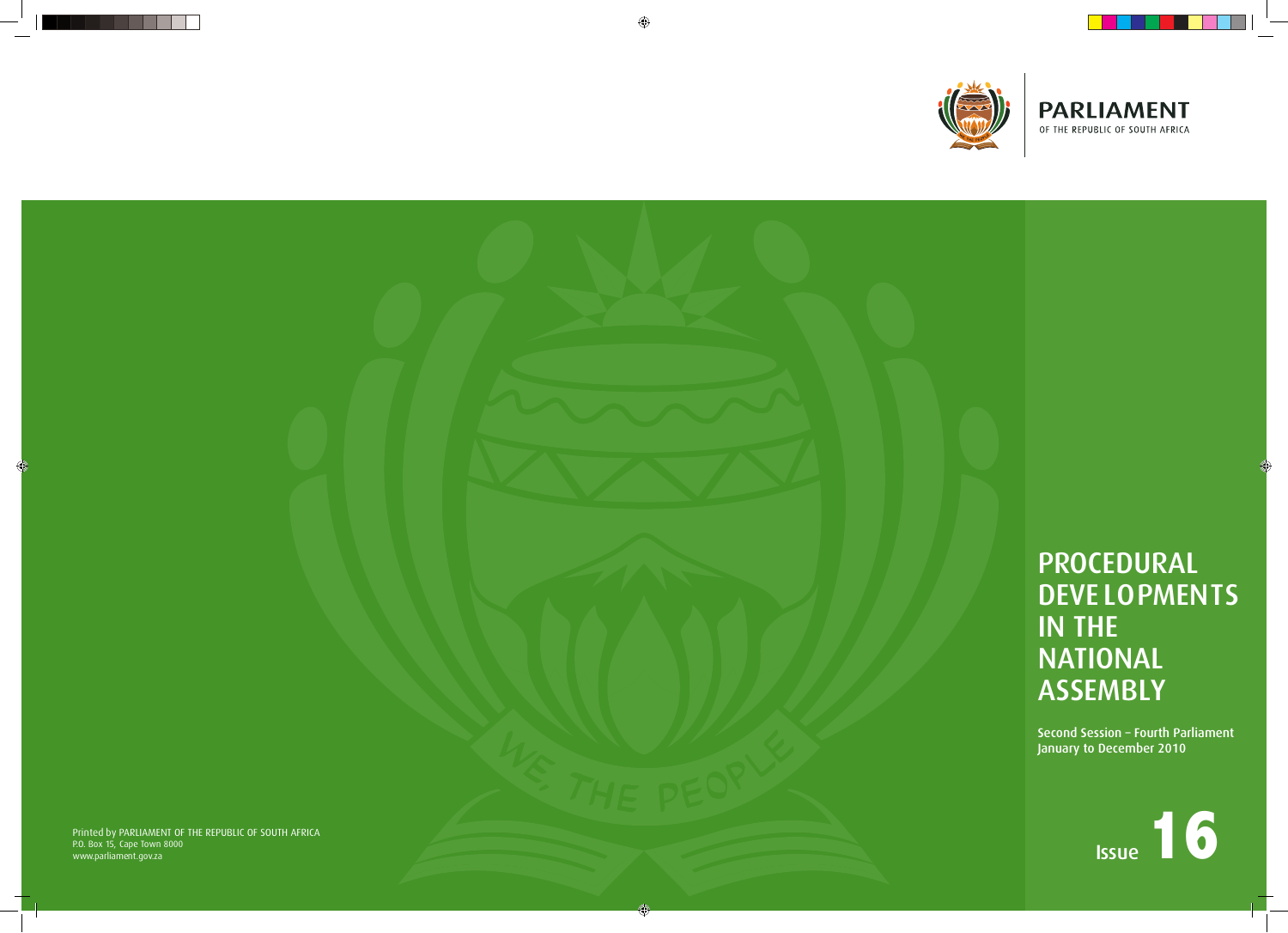# **PROCEDURAL DEVELOPMENTS IN THE NATIONAL ASSEMBLY**

A record of recent events and developments of a procedural nature in the National Assembly of the Parliament of the Republic of South Africa. The  $16<sup>th</sup>$  issue covers the second session of the Fourth Parliament from January to December 2010. Where no year appears next to a particular month in the text, the reference is made to 2010.

- 1. Election of House Chairpersons ................................ 2
- 2. Appointment of acting chairpersons for EPCs .......... 2
- 3. Appointment of parliamentary counselor ....................2

Compiled by: Staff of the National Assembly Table Division, Parliament of the Republic of South Africa, P O Box 15,

Cape Town 8000

#### **CONTENTS**

#### **PRESIDING OFFICERS AND OTHER OFFICE-BEARERS**

#### **MEMBERS**

- 4. Membership of Assembly ......................................... 2
- 5. Appointment of new Ministers and Deputy
- Ministers .................................................................... 2 6. Alleged non-disclosure of members' interests .......... 2

#### **PROCEDURAL AND RELATED ISSUES**

| 7.                                |                                                   |  |  |  |
|-----------------------------------|---------------------------------------------------|--|--|--|
| 8.                                | Motion of no confidence in President of the       |  |  |  |
|                                   |                                                   |  |  |  |
| 9.                                |                                                   |  |  |  |
|                                   |                                                   |  |  |  |
|                                   |                                                   |  |  |  |
|                                   |                                                   |  |  |  |
|                                   |                                                   |  |  |  |
|                                   |                                                   |  |  |  |
|                                   |                                                   |  |  |  |
|                                   |                                                   |  |  |  |
|                                   |                                                   |  |  |  |
|                                   | 18. Replacement of the Parliamentary Millennium   |  |  |  |
|                                   | Project (PMP) and its governing structure with a  |  |  |  |
|                                   | Committee on Nation-Building and Heritage6        |  |  |  |
|                                   | 19. Establishment of Parliamentary Inter-Faith    |  |  |  |
|                                   |                                                   |  |  |  |
|                                   |                                                   |  |  |  |
|                                   |                                                   |  |  |  |
|                                   |                                                   |  |  |  |
|                                   |                                                   |  |  |  |
| <b>LEGISLATION AND COMMITTEES</b> |                                                   |  |  |  |
|                                   | 22. Extension of deadline for reporting by Ad Hoc |  |  |  |
|                                   | Committee to Conduct Coordinated Oxygraph on      |  |  |  |

| 22. EXTERNOIT OF deadline for reporting by Ad Hoc    |
|------------------------------------------------------|
| Committee to Conduct Coordinated Oversight on        |
|                                                      |
| 23. Establishment of Ad Hoc Committee on             |
|                                                      |
| 24. Submission of confidential report by Minister of |
|                                                      |
| 25. Legislative proposal by Portfolio Committee      |
| on Justice and Constitutional Development 9          |
| 26. Establishment of Ad Hoc Committee on the         |
| Commission for Gender Equality (CGE)                 |
|                                                      |
| 27. Establishment of Ad Hoc Joint Committee on       |
| Code of Judicial Conduct and                         |
| Regulations on Judges' Disclosure of                 |
|                                                      |
|                                                      |

|                                    | 28. Establishment of Joint Ad Hoc Committee<br>on the Second Implementation Report of<br>South Africa's African Peer Review Programme |  |  |
|------------------------------------|---------------------------------------------------------------------------------------------------------------------------------------|--|--|
| 29.                                | Joint Standing Committee on Intelligence                                                                                              |  |  |
|                                    | (JSCI): Nomination of second Democratic                                                                                               |  |  |
|                                    | 30. Refusal by Minister of Defence and Military                                                                                       |  |  |
|                                    | Veterans to provide portfolio committee with                                                                                          |  |  |
|                                    |                                                                                                                                       |  |  |
|                                    | <b>MONEY BILLS AND RELATED MATTERS</b>                                                                                                |  |  |
|                                    | 31. Processing of Appropriation Bill 12                                                                                               |  |  |
|                                    | 32. Report on implementation of the Money Bills<br>Amendment Procedure and Related Matters Act  12                                    |  |  |
|                                    | <b>STATUTORY FUNCTIONS</b>                                                                                                            |  |  |
|                                    | 33. Agricultural Research Council (ARC):                                                                                              |  |  |
|                                    | Recommendation for appointment of council                                                                                             |  |  |
|                                    | 34. Independent Communications Authority of                                                                                           |  |  |
|                                    | South Africa (Icasa): Recommendation for                                                                                              |  |  |
|                                    |                                                                                                                                       |  |  |
|                                    | 35. Human Sciences Research Council (HSRC):                                                                                           |  |  |
|                                    |                                                                                                                                       |  |  |
|                                    | 36. Land Bank: Recommendation for appointment                                                                                         |  |  |
|                                    | 37. South African Human Rights Commission                                                                                             |  |  |
|                                    | (SAHRC): Reconsideration of recommendation                                                                                            |  |  |
|                                    | for appointment of commissioner, and                                                                                                  |  |  |
|                                    | recommendation for appointment of                                                                                                     |  |  |
|                                    | 38. National Lotteries Board: Recommendation                                                                                          |  |  |
|                                    | for appointment of board members  14                                                                                                  |  |  |
|                                    | 39. South African Broadcasting Corporation (SABC):                                                                                    |  |  |
|                                    | Recommendation for appointment of board                                                                                               |  |  |
|                                    |                                                                                                                                       |  |  |
|                                    | 40. Media Development and Diversity Agency<br>(MDDA): Recommendation for appointment                                                  |  |  |
|                                    |                                                                                                                                       |  |  |
|                                    | 41. Public Service Commission (PSC): Request for                                                                                      |  |  |
|                                    |                                                                                                                                       |  |  |
|                                    | 42. Withdrawal of declaration of land from                                                                                            |  |  |
|                                    | Lowveld National Botanical Garden  15                                                                                                 |  |  |
|                                    | <b>THE CHAMBER</b>                                                                                                                    |  |  |
|                                    | 43. Failure of electronic voting system  16                                                                                           |  |  |
|                                    |                                                                                                                                       |  |  |
| <b>UNPARLIAMENTARY EXPRESSIONS</b> |                                                                                                                                       |  |  |
|                                    | 45. Expressions declared unparliamentary                                                                                              |  |  |
|                                    |                                                                                                                                       |  |  |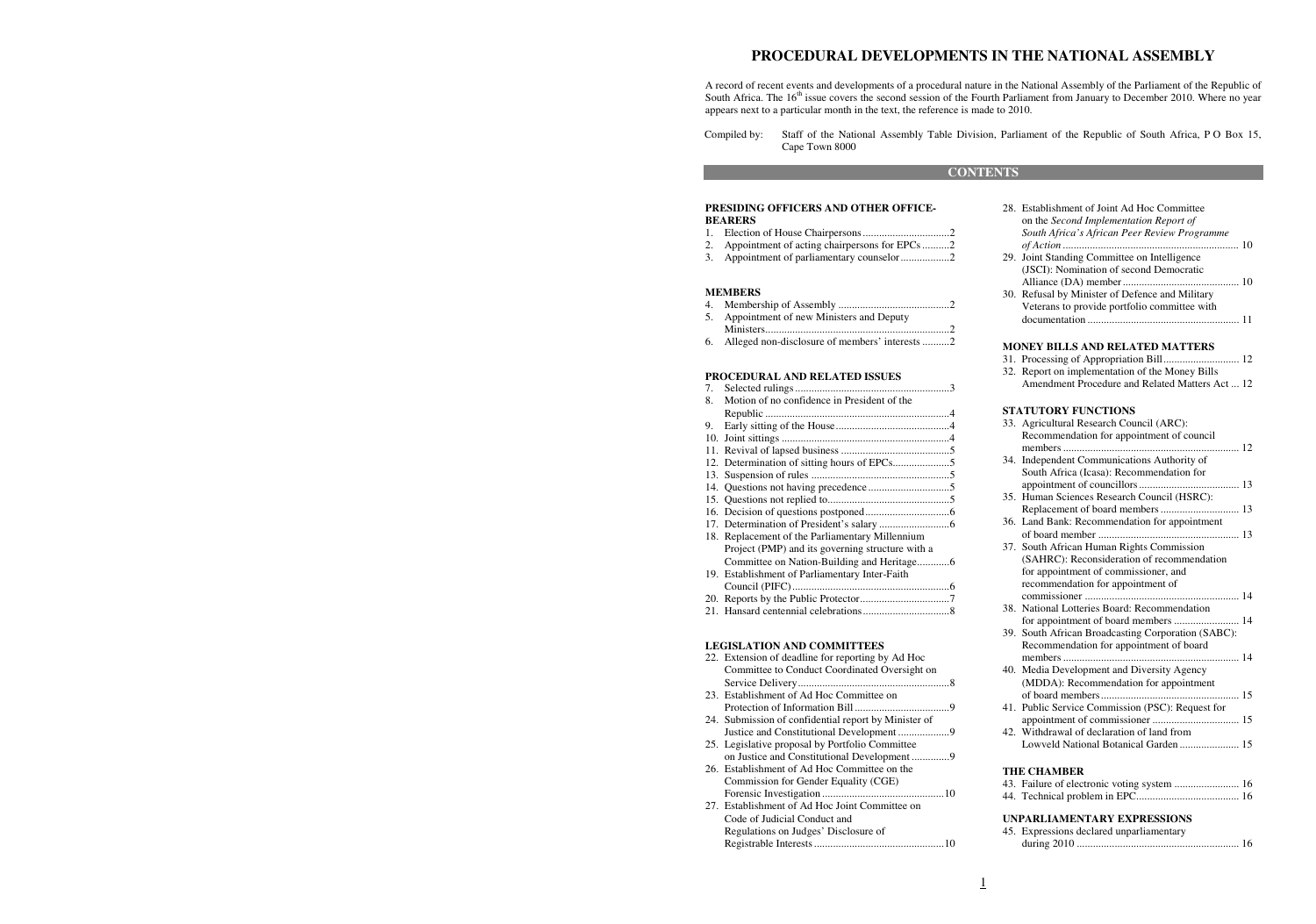# **PRESIDING OFFICERS AND OTHER OFFICE-BEARERS**

#### **[1] ELECTION OF HOUSE CHAIRPERSONS**

The *Constitution of the Republic of South Africa*, 1996, provides for the National Assembly (NA) to elect members as presiding officers to assist the Speaker and Deputy Speaker. Assembly Rule 14 elaborates on the Constitution and states that the House must elect three members as House Chairpersons. The Speaker is empowered to allocate specific functions to these office-bearers.

On 26 May 2009, shortly after the commencement of the Fourth Parliament, the NA appointed Mr K O Bapela, Ms M N Oliphant and Mr M B Skosana as House Chairpersons. Their duties were announced in the ATC of 1 July 2009. On 1 November, however, Mr Bapela and Ms Oliphant were appointed to the Executive and therefore vacated their positions as House Chairpersons. On 18 November, the Assembly elected Mr C T Frolick House Chairperson: Committees and Ms F Hajaig House Chairperson: International Relations.

#### **[2] APPOINTMENT OF ACTING CHAIRPERSONS FOR EXTENDED PUBLIC COMMITTEES (EPCs)**

EPCs were scheduled from 23 March to 12 May for the purpose of budget vote debates. An average of four debates was scheduled each sitting day, except for Fridays, when only two debates were scheduled.

In terms of NA Rule 33, the Speaker appoints the chairpersons of the EPCs from the ranks of the elected presiding officers of the NA. Apart from the Speaker and Deputy Speaker, the Assembly has three elected presiding officers, namely the House Chairpersons. On 23 March, the Speaker appointed the three House Chairpersons as chairpersons of EPCs.

When it became known that none of the House Chairpersons would be available to chair the EPCs during the week of 3 to 7 May, the Speaker, in terms of Rule 2, appointed Prof L B G Ndabandaba, Dr R S Farisani, Mr M R Mdakane, Mr A Mlangeni and Mrs M C Mabuza to chair the EPCs for that week. The Speaker announced his decision in the ATC on 3 May. On 11 May, the House ratified the Speaker's decision by agreeing to a motion moved by the Chief Whip of the Majority Party.

#### **[3] APPOINTMENT OF PARLIAMENTARY COUNSELOR**

In terms of Rule 319, Gen (ret) Siphiwe Nyanda was designated by the Speaker as Parliamentary Counselor to the President, with effect from 23 November. Gen Nyanda replaced Ms A Dlodlo who had been appointed Deputy Minister of Public Service and Administration on 1 November.

# **MEMBERS**

#### **[4] MEMBERSHIP OF THE ASSEMBLY**

See Annexure 1.

#### **[5] APPOINTMENT OF NEW MINISTERS AND DEPUTY MINISTERS**

See Annexure 2.

#### **[6] ALLEGED NON-DISCLOSURE OF MEMBERS' INTERESTS**

The Joint Committee on Ethics and Members' Interests decided to consider the Auditor-General's report on the alleged non-disclosure of interests by members of Parliament after the Auditor-General had written to the committee informing it of his findings.

The Auditor-General's annual audit of Parliament for 2009- 10 included a full audit of the 2009 Register of Members' Interests, focusing on the accuracy of disclosures by members of Parliament in respect of their interests in companies or close corporations. Members' disclosure of interests in 2009 was tested against the Company and Intellectual Property Rights Organisation (Cipro) database.

Upon examining the Auditor-General's findings, the Registrar of Members' Interests determined that 31 members had not complied with the requirements of the Code of Conduct. After consultation with the cochairpersons of the committee, the procedure used for the investigation of complaints in respect of non-disclosures was followed. This approach is consistent with previous practice when the Auditor-General found that members had not fully disclosed their interests.

On 20 July, correspondence was sent to each member who had been identified with a request that they respond to the allegation that their disclosures for 2009 were not complete. All identified members responded.

After consideration of the responses, the committee agreed that in most cases the companies in question were dormant or had never operated. Some members indicated that their omissions had been an oversight. They had previously disclosed the interests and therefore there was no willful intent on their part to mislead the committee.

In its consideration of the matter on 19 August, the committee also noted that the disclosures that had been audited were the first of the Fourth Parliament and the majority of members were newly elected.

The committee further noted that in most instances the companies were dormant and that members had not received any benefit from the company or companies concerned. The committee acknowledged that it had the mandate to assist members with compliance with the requirements of the Code of Conduct and that there should be ongoing briefings to ensure that members were properly informed.

# **NOTES**

| <u>19</u> |
|-----------|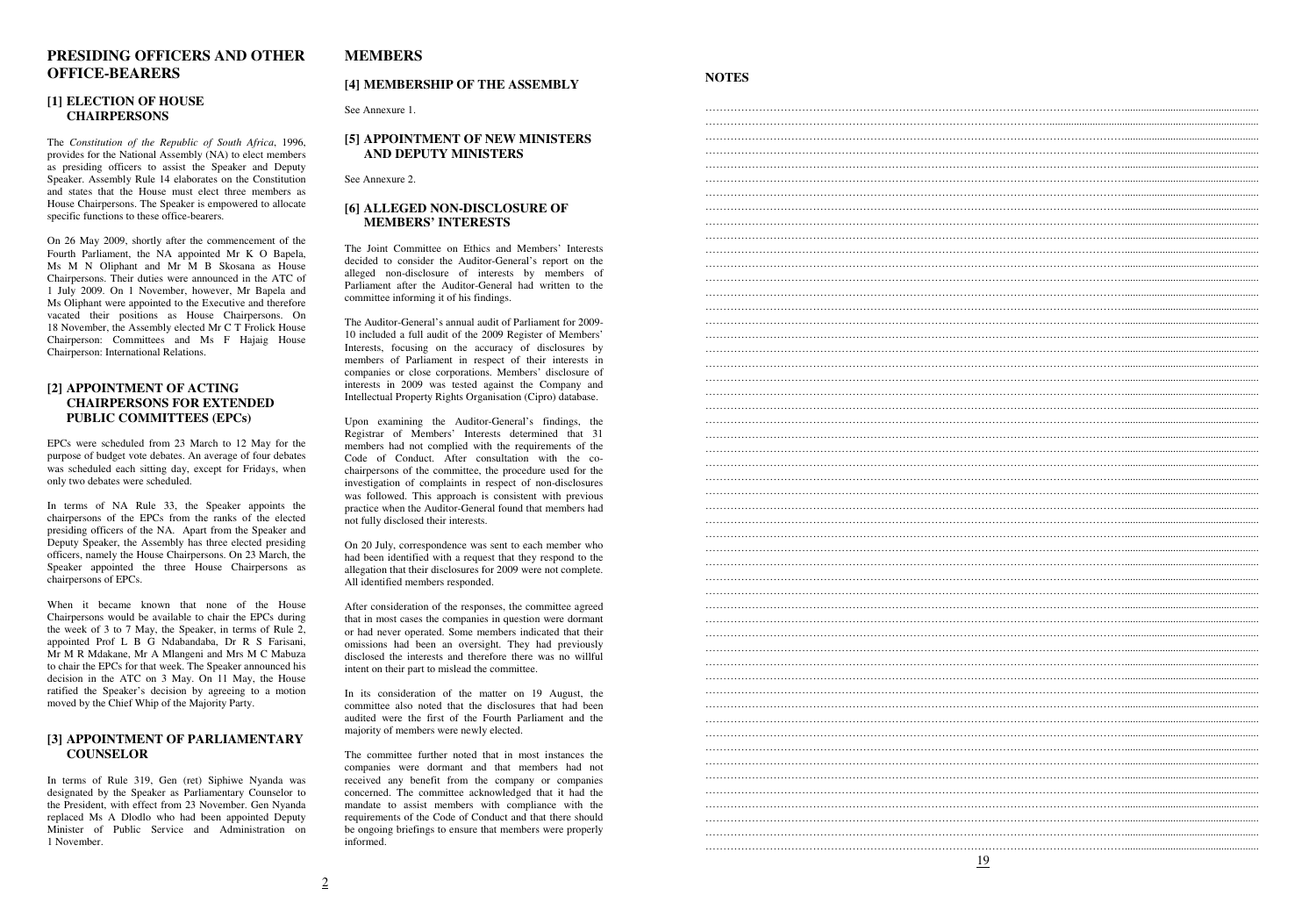- On 10 September, Adv LH Max replaced Mr AT Fritz (DA – Western Cape) who had resigned with effect from 10 September.
- On 10 September, Mr DJ Stubbe replaced Mr A Louw (DA – Northern Cape) who had resigned with effect from 10 September.
- On 10 September, Mr JF Smalle replaced Ms D van der Walt  $(DA - Limpopo)$  who had resigned with effect from 10 September.
- On 10 September, Ms SU Paulse replaced Ms P de Lille (ID – National) who had resigned with effect from 10 September.
- On 8 October, Ms TLP Nwamitwa-Shilubana replaced Dr TS Farisani (ANC – Limpopo) who had resigned with effect from 30 September.
- On 4 November, Mr AH Gaum replaced Ms BA Hogan (ANC – National) who had resigned with effect from 1 November.
- On 17 November, Ms CO Madlopha replaced Mr GOM Doidge (ANC – National) who had resigned with effect from 1 November.
- On 17 November, Mr CM Moni replaced Rev MA Stofile (ANC – National) who had resigned with effect from 1 November.
- On 2 November, Mr SP Mashatile replaced Mr M Gungubele (ANC – Gauteng) who had resigned with effect from 2 November.
- On 9 November, Mr KA Moloto replaced Mrs MA Rantsolase (ANC – National) who had passed away on 3 November.
- On 9 November, Ms ST Williams-De Bruyn replaced Mr I Vadi (ANC – Gauteng) who had resigned with effect from 9 November.
- On 11 November, Mr AJD Ndou replaced Ms B P Soniica (ANC – National) who had resigned with effect from 1 November 2010.
- On 17 November, Mr H P Chauke (ANC National) resigned. The vacancy was not filled in the reporting year.

# **Annexure 2**

# **APPOINTMENT OF NEW MINISTERS AND DEPUTY MINISTERS**

On 31 October, President J G Zuma announced a Cabinet reshuffle. In a letter dated 1 November, the President informed members of the NA of the appointment of the following new Ministers and Deputy Ministers that had assumed office with effect from 1 November:

- Mr S P Mashatile as Minister of Arts and Culture
- Mr M J Phaahla as Deputy Minister of Arts and Culture
- Mr R L Padayachie as Minister of Communications
- Mr K O Bapela as Deputy Minister of Communications
- Adv N A Ramatlhodi as Deputy Minister of Correctional Services
- Mr E Godongwana as Deputy Minister of Economic Development
- Ms B Thomson as Deputy Minister of Energy
- Dr G M Ramokgopa as Deputy Minister of Health
- Ms H B Mkhize as Deputy Minister of Higher Education
- Ms F I Chohan as Deputy Minister of Home Affairs
- Mr M L Fransman as Deputy Minister of International Relations and Cooperation
- Ms M N Oliphant as Minister of Labour
- Mr G G Oliphant as Deputy Minister of Mineral Resources
- Ms M M Sotyu as Deputy Minister of Police
- Mr K M N Gigaba as Minister of Public Enterprises

The principle was confirmed and substantiated by resolution of the House on 16 September 1997 to the effect that "a member who wishes to bring any improper conduct on the part of another member to the attention of the House, should do so by way of a separate substantive motion, comprising a clearly formulated and properly substantiated charge". The resolution further stated that except upon such a substantive motion, members should not be allowed to impute improper motives to other members, or cast personal reflections on their integrity as members.

- Mr B A D Martins as Deputy Minister of Public Enterprises
- Ms A Dlodlo as Deputy Minister of Public Service and Administration
- Ms G L Mahlangu-Nkabinde as Minister of Public Works
- Ms D D Pule as Deputy Minister in The Presidency: Performance Monitoring and Evaluation as well as Administration in The Presidency.
- Mr T W Nxesi as Deputy Minister of Rural Development and Land Reform
- Ms B O Dlamini as Minister of Social Development
- Mrs B M Ntuli as Deputy Minister of Social Development
- Mr F A Mbalula as Minister of Sport and Recreation
- Ms E Thabethe as Deputy Minister of Trade and Industry
- Mrs B E E Molewa as Minister of Water and Environmental Affairs
- Ms L M Xingwana as Minister of Women, Children and People with Disabilities

The committee reiterated, however, that the onus for full disclosure rested upon members. It agreed that members of Parliament were expected to comply fully with the requirements of the Code.

The committee recommended the following penalties. All members who had been found guilty of breaching the Code had to -

- (a) attend a compulsory briefing on the requirements of the Code of Conduct;
- (b) be informed in writing that the non-disclosure of interests is considered seriously;
- (c) correct their existing records in their 2010 disclosure; and
- (d) be issued with a warning that any future non-disclosure could result in the maximum penalty.

The Assembly did not consider the report before the end of the 2010 session, and it thus lapsed in terms of Rule 316.

# **PROCEDURAL AND RELATED ISSUES**

#### **[7] SELECTED RULINGS**

#### **Ruling on accusations that the President was "deliberately leading the nation into lawlessness"**

On 15 February, during the debate on the State of the Nation Address, Mr M E George accused the President of "deliberately leading the nation into lawlessness," whereupon Mr C T Frolick contended in a point of order that the accusation was unparliamentary. Before the resumption of the debate the following day, the Deputy Speaker ruled that the accusation, read in the context of the speech, meant that the President or Ministers were inciting lawlessness in the country. She further ruled that such unsubstantiated allegations made by a member of the House against another are not parliamentary.

This principle evolved from a previous ruling by presiding officers that "unsubstantiated allegations against the integrity of any member is unparliamentary."

In this regard, the Deputy Speaker held that the protection afforded to the members of the House by the principle should also be extended to the President, although he is not a member of the Assembly in terms of section 87 of the Constitution.

She held further that although members have the right to exercise their freedom of speech in the House, they must do

so subject to the principle that they may not impute improper motives to their fellow members. The President and Ministers took an oath or solemn affirmation to obey, observe, uphold and maintain the Constitution and all laws of the Republic, and to imply that they are deliberately leading the nation into lawlessness is a serious allegation that should be brought before the House in the form of a substantive motion.

She ruled that the allegation is unparliamentary and therefore asked the member to withdraw it unconditionally. However, Mr George contended that the statement was well considered and declined to withdraw it, whereupon the Deputy Speaker ordered him to leave the House.

Subsequent to the withdrawal of Mr George from the House, the Chief Whip of the Opposition rose on a point of order and expressed a view that the ruling interferes and significantly narrows the freedom of speech in the House. The IFP and the ACDP concurred with the sentiments expressed by the Chief Whip of the Opposition. However, the dissenting parties agreed with the Deputy Speaker that if the member thought that the ruling was incorrect, he was at liberty to refer it to the NA Rules Committee for consideration.

#### **Ruling on the use of the f-word in the Chamber**

On 16 February, after the Deputy Speaker made a ruling on allegations that the President was leading the country into lawlessness, Ms D Kohler-Barnard, while contesting the ruling, used the expression "f\*\*k you." The presiding officer could not immediately reflect on the matter as the member had left the House immediately after making the utterance.

The following day, the Speaker indicated that he had received a letter from the Chief Whip of the Opposition confirming that Ms Kohler-Barnard had admitted her transgression.

The Speaker indicated that the use of the expletive was unparliamentary, unbecoming and offensive in the extreme. As a result, he had decided to invoke the provisions of NA Rule 52 which states that if the Speaker is of the opinion that a contravention committed by a member of the NA is of so serious a nature that withdrawal of that member from the Chamber is not adequate, the Speaker may suspend the member. Thus Ms Kohler-Barnard was suspended for five parliamentary working days with immediate effect.

On 2 March, upon resumption of her seat in the Assembly, Ms Kohler-Barnard unconditionally apologised to the House.

#### **On remarks "what a shameful dishonesty" in reference to a member**

During the debate on the President's Budget Vote on 12 May, the Minister of Home Affairs used the expression "what a shameful dishonesty" in reference to alleged misappropriation of funds by Mr M S Shilowa. The presiding officer subsequently ruled that the phrase was out of order, but did not request the member to withdraw the remarks.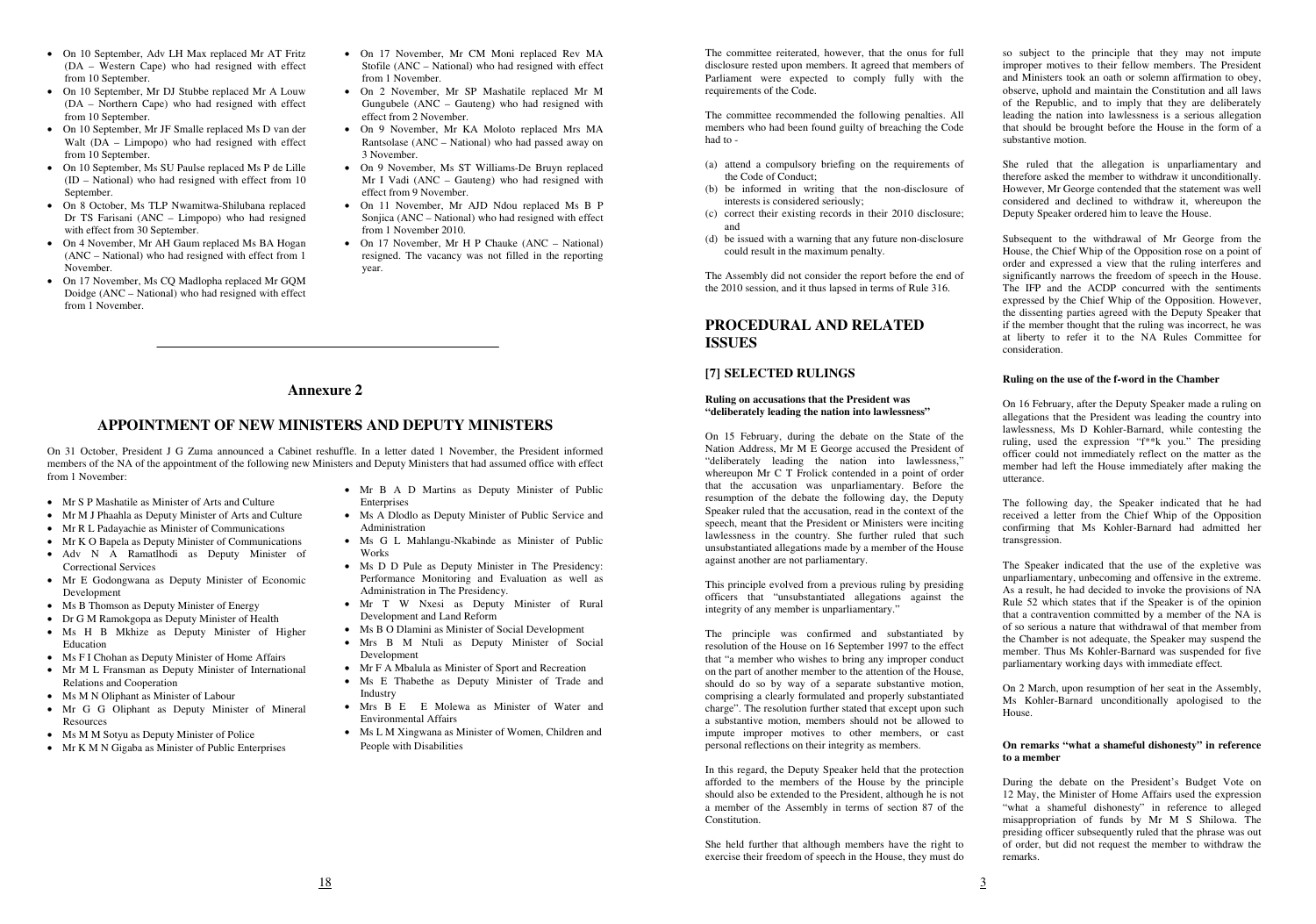The Minister had also used words such as "…were we honest...", "...disingenuous..." and "...rat..." in relation to the member, implying that the said member was an animal, dishonest, underhanded or deceitful.

The presiding officer ruled that allegations of misconduct against another member must be brought before the House by way of a substantive motion, despite members' guaranteed freedom of expression in the House as such allegations compromise members' integrity. Comparing another member to an animal, either by statement, sound or quoting it as hypothesis, was unparliamentary and alleging that he was dishonest or disingenuous contravened NA Rule 63 on offensive and unbecoming language. The presiding officer requested the Minister to withdraw the references; whereupon the Minister withdrew the remarks.

The presiding officer further ruled that family members of members of the House may not be used or referred to in the political rhetoric of the House as they are not in a position to defend themselves in the House.

#### **On the application of the** *sub judice* **rule**

NA Rule 67 provides that no member shall refer to any matter on which a judicial decision is pending.

On 3 March, the Deputy Minister of Police, on behalf of the Minister of Police who was not present, indicated that he could not answer questions as to whether he had launched an investigation into the conduct of the VIP Protection Unit with regard to the arrest of a certain university student and whether the public will be informed about the steps implemented to investigate the matter and the steps that will be taken against police officers and other agents who allegedly infringed upon the constitutional rights of the named student. Allegedly the student had made a rude gesture at the President's motorcade to which the VIP Protection Unit had taken exception and arrested the student. He explained that the matter was *sub judice* on the basis that the accused had decided to bring a civil case against the police.

The presiding officer explained that the *sub judice* rule means that a matter is awaiting adjudication or is under adjudication by a court of law. However, to balance the application of the rule and the right of members to exercise their freedom of speech, members may discuss in general terms a matter that is before the courts, provided that they do not discuss the merits of the case, say anything that may predetermine the outcome of the case or comment on matters that are part of the evidence before a court. The rule is meant to protect the judiciary from parliamentary influence as it is a separate arm of the state.

The presiding officer concluded that the mere intention of a person to lodge a case does not make that matter *sub judice*. The matter was at the time not before a court and therefore not covered by the rule.

As the ruling was delivered by the presiding officer some days after the Deputy Minister had declined to answer the question in the House, the Deputy Speaker further ruled that the member who posed the question could still obtain the information through a question for written reply or could request the Speaker to schedule the question outside

of the Safety and Security Cluster's turn for answering questions in the House.

#### **[8] MOTION OF NO CONFIDENCE IN PRESIDENT OF THE REPUBLIC**

On 2 March, Rev H M Dandala gave notice of the following draft resolution: "That the House has no confidence in the President of the Republic of South Africa and in terms of section 102(2) of the *Constitution of the Republic of South Africa*, 1996, passes a motion of no confidence in him for his failure to live up to the expectations of a broad spectrum of South Africans." This motion was programmed for debate on 18 March. After a 30 minute debate, Mr N A Ramatlhodi moved that the motion be amended to omit all the words after "That" and to substitute: "The House has full confidence in the President of the Republic of South Africa and appreciates his leadership of the government and nation". The House agreed to the amended motion by 242 votes to 83.

## **[9] EARLY SITTING OF THE HOUSE**

In terms of Rule 23(2), the business of the NA may be considered by it on Mondays to Thursdays from 14:00 or such later time as the Speaker determines, to adjournment. On 15 February, the House adopted a resolution to the effect that, notwithstanding the hours of sitting of the House as provided for in Rule 23(2), it condoned the starting time of the House at 10:00 that day to debate the President's State of the Nation Address.

- On 1 May, Mr KJ Dikobo replaced Mr MA Mangena (Azapo – National) who had resigned with effect from 1 May.
- On 4 May, Mr KP Sithole replaced Mr BW Dhlamini (IFP – Gauteng) who had resigned with effect from 4 May.
- On 29 July, Mr FT Maserumule replaced Ms MMA Nyama (ANC – Limpopo) who had resigned with effect from 16 May.
- On 21 July, Mr MA Cele replaced Mr LN Mkhize (ANC – KwaZulu-Natal) who had resigned with effect from 19 May.
- On 21 July, Mr E Magubane replaced Mr TJ Bonhomme (ANC – KwaZulu-Natal) who had resigned with effect from 19 May.
- On 9 July, Ms CC September replaced Mr E Rasool (ANC – Western Cape) who had resigned with effect from 31 May.
- On 15 July, Mr MGP Lekota replaced Rev HM Dandala (Cope – National) who had resigned with effect from 15 July.

# **[10] JOINT SITTINGS**

#### **President's State of the Nation Address**

In a letter dated 11 November 2009, the President of the Republic, Mr J G Zuma, called a joint sitting of Parliament for 11 February at 11:00, to enable him to deliver his annual State of the Nation Address. However, in a letter dated 18 January, the President informed the Speaker that the sitting should be scheduled for 19:00 and not 11:00 as initially stated. This, he said, "is to enable the masses of South Africans, especially the workers, to watch the proceedings in their homes when they are back from work. In my view, holding this very important event during the day excludes millions who do not have access to broadcasting facilities at work during the day."

On 4 February, the NA Programme Committee (NAPC) agreed to the President's request and the joint sitting was scheduled for 19:00.

#### **Other Joint Sittings**

- Debate on International Women's Day (9 March)
- Debate on Human Rights Day (16 March)
- Debate on 2010 FIFA Soccer World Cup (3 June)
- Debate on Successful Hosting of 2010 FIFA Soccer World Cup (18 August)

#### **ABBREVIATIONS**

| <b>ARC</b>     | <b>Agricultural Research Council</b>           |
|----------------|------------------------------------------------|
| <b>ATC</b>     | Announcements, Tablings and Committee          |
|                | Reports (a daily paper which is effectively an |
|                | appendix to the Minutes of Proceedings)        |
| <b>CCMA</b>    | Commission for Conciliation, Mediation and     |
|                | Arbitration                                    |
| Cipro          | Company and Intellectual Property Rights       |
|                | Organisation                                   |
| CGE            | Commission for Gender Equality                 |
| <b>EPC</b>     | Extended Public Committee (a mechanism that    |
|                | enables the NA to conduct more than one        |
|                | public debate simultaneously)                  |
| <b>GEPF</b>    | Government Employees Pension Fund              |
| <b>HSRC</b>    | Human Sciences Research Council                |
| Icasa          | <b>Independent Communications Authority of</b> |
|                | South Africa                                   |
| $_{\rm{JPC}}$  | Joint Programme Committee                      |
| <b>JRC</b>     | <b>Joint Rules Committee</b>                   |
| <b>JSCI</b>    | Joint Standing Committee on Intelligence       |
| LoGB           | <b>Leader of Government Business</b>           |
| <b>MDDA</b>    | Media Development and Diversity Agency         |
| <b>Minutes</b> | Minutes of Proceedings of the National         |
|                | Assembly                                       |
| <b>NA</b>      | National Assembly                              |
| <b>NAPC</b>    | National Assembly Programme Committee          |
| <b>NDFSC</b>   | National Defence Force Service Commission      |
| <b>NCOP</b>    | National Council of Provinces                  |
| <b>PIFC</b>    | Parliamentary Inter-Faith Council              |
| <b>PMP</b>     | Parliamentary Millennium Programme             |
| <b>PSC</b>     | <b>Public Service Commission</b>               |
| <b>SABC</b>    | South African Broadcasting Corporation         |
| <b>SANRAL</b>  | South African National Roads Agency Limited    |

#### **PARTIES**

| <b>ANC</b>  | <b>African National Congress</b>   |
|-------------|------------------------------------|
| DA          | Democratic Alliance                |
| Cope        | Congress of the People             |
| <b>IFP</b>  | Inkatha Freedom Party              |
| ID          | <b>Independent Democrats</b>       |
| <b>UDM</b>  | <b>United Democratic Movement</b>  |
| FF Plus     | Freedom Front Plus                 |
| <b>ACDP</b> | African Christian Democratic Party |
| <b>UCDP</b> | United Christian Democratic Party  |
| <b>PAC</b>  | Pan Africanist Congress of Azania  |
| MF          | <b>Minority Front</b>              |
| Azapo       | Azanian People's Organisation      |
| <b>APC</b>  | African People's Convention        |

# **Annexure 1**

# **MEMBERSHIP OF THE ASSEMBLY**

In the 2010 annual session, vacancies occurred in the NA. Some were due to resignations and others as a result of members passing away. Also, certain vacancies had occurred in 2009, but were only filled in 2010. By the end of the 2010 annual session, some of the vacancies had still not been filled.

In terms of Item 23 of Schedule 1A to the *Electoral Act*, No 73 of 1998, vacancies in the NA have to be filled by parties nominating the next qualified and available member from the same candidates' list from which the member vacating the seat had originally been nominated.

The following vacancies occurred and were filled in 2010:

- On 3 February, Mr MR Sonto replaced Dr SM Pillay (ANC – National) who had resigned with effect from 1 February.
- On 9 February, Ms DE Dlakude replaced Ms NE Hangana (ANC – National) who had resigned with effect from 1 February.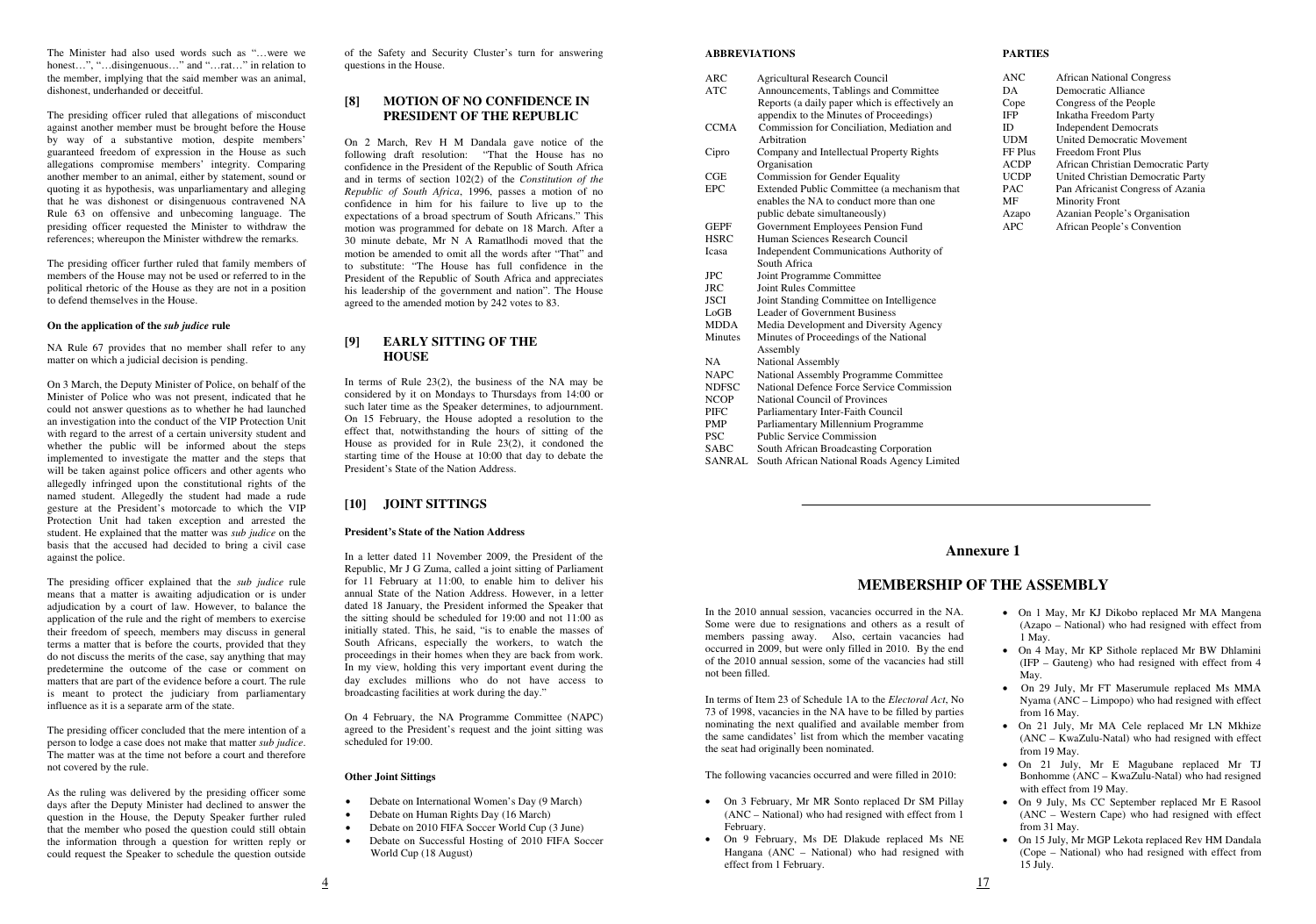#### **THE CHAMBER**

#### **[43] FAILURE OF ELECTRONIC VOTING SYSTEM**

Voting, or the recording of votes in support of a question in the NA is usually done using an electronic voting system. On 9 September, during consideration of the nomination of a person for appointment to the SAHRC, the electronic voting system malfunctioned. *(See Item 37).* 

As the support of a majority of members (201) had to be recorded in terms of section  $193(5)(b)(ii)$  of the Constitution, manual voting procedures were used.

Party whips did a headcount of members present in the House, and then informed the Table of the number of members present per party and how each party voted. A member who wanted to abstain or vote against the question could do so by informing the Table.

A majority of 254 members in favour was recorded manually and the question agreed to.

#### **[44] TECHNICAL PROBLEM IN EPC**

During the budget vote debates on Police and the Independent Complaints Directorate (Votes 24 and 22) in an EPC in the Old Assembly Chamber on 6 May, a member wishing to speak in Afrikaans could not have his speech interpreted from Afrikaans as there were technical problems. This led the chairperson to suspend proceedings for ten minutes to enable technical staff to rectify the loss of Afrikaans translation. This was done successfully and the member could finish his speech in his preferred language.

#### **[45] EXPRESSIONS RULED UNPARLIAMENTARY DURING 2010**

"f\*\*k you" "the nation is being led deliberately into lawlessness" "liar, member is a" "shut up'' "told people to kill somebody" "rubbish" "rat, member is like a" "dishonest, disingenuous, member is" "idiot, member is an"

#### **[11] REVIVAL OF LAPSED BUSINESS: NOMINATION FOR APPOINTMENT OF INSPECTOR-GENERAL OF INTELLIGENCE**

In terms of NA Rule 316, all motions and all other business, other than bills, on the Order Paper on the last sitting day of an annual session lapse at the end of that day.

On 16 February, the Assembly resolved that the "Decision of Question on Consideration of Candidate nominated for appointment as Inspector General of Intelligence Services", which was on the Order Paper and that lapsed at the end of 2009, be revived. The decision of question on this matter was put to the House on the same day, but the two-thirds majority required in terms of section  $7(1)$  of the *Intelligence Services Oversight Act*, 1994 (Act No 40 of 1994), could not be obtained and the decision of question was postponed.

The question was again put to the House on 17 February, and with 351 members voting in favour, thereby obtaining the required two-thirds majority, Adv F D Radebe was accordingly recommended for appointment as Inspector-General of Intelligence.

#### **[12] DETERMINATION OF SITTING HOURS OF EPCs**

NA Rule 23(2) provides that the business of the House may be considered on Mondays to Thursdays at 14:00 and Fridays at 09:00 or at such later time as determined by the Speaker to adjournment. However, on 18 March the Assembly by resolution agreed that the sitting hours of EPCs may be determined by the NAPC.

> On 19 August, question time in the NA virtually disintegrated as two ministers who were responsible for 14 out of the 22 questions on the Question Paper were not in the House to reply. The 22 questions on the Question Paper were addressed to five ministers in the Governance cluster. The only ministers that were available on the day were the Minister of Women, Children and People with Disabilities and the Minister in The Presidency: Performance Monitoring and Evaluation as well as Administration. Questions to the Minister in The Presidency: National Planning Commission were replied to by the Minister of Labour. In respect of the questions to the Ministers of Cooperative Governance and Traditional Affairs (9 questions) and Public Service and Administration (5 questions), who were absent, a request was received that the 14 questions shared between them stand over until the next scheduled question day for ministers in the Governance cluster. The Speaker agreed to the questions standing over, but undertook to discuss his concerns regarding the absence of ministers during question time with the LoGB.

#### **[13] SUSPENSION OF RULES**

NA Rule 3 provides that any provision of the Rules relating to the business or proceedings at a meeting of the House may be suspended by resolution of the House.

In terms of this, NA Rule 253(1), which provides that the debate on the Second Reading of a Bill may not commence before at least three working days have elapsed since the committee's report was tabled, for the purposes of conducting Second Reading debates, was suspended as follows:

- on Thursday, 4 March to conduct the debate on the Division of Revenue Bill
- on Thursday, 16 September to conduct the debate on the Higher Education Laws Amendment Bill; Skills Development Levies Amendment Bill; Higher Education and Training Laws Amendment Bill; South African Citizenship Amendment Bill; Births and Deaths Registration Amendment Bill and Magistrates' Courts Amendment Bill.

Furthermore on 16 September, the House resolved to suspend Joint Rule 220(2), subject to the concurrence of the NCOP, which provides that a translation of a Bill's official text must be received by Parliament at least three days before the formal consideration of the Bill by the House in which it was introduced. The suspension of the Rule was with regard to the following Bills:

- Higher Education Laws Amendment Bill
- Skills Development Levies Amendment Bill
- Higher Education and Training Laws Amendment Bill
- Births and Deaths Registration Amendment Bill

# **[14] QUESTIONS NOT HAVING PRECEDENCE**

The rules of the NA provide for questions to have precedence over any other business of the House on a question day (Wednesdays).

Notwithstanding the rules, the House has the power to suspend its own rules. On 14 September and 9 November, respectively, the House accordingly passed resolutions that questions would not have precedence on 15 September and 10 November respectively.

Precedence was given to a debate on the International Day of Democracy on 15 September and on 10 November to a motion of condolence for the late Ms Alina Machejane Rantsolase, MP, who passed away after a short illness.

# **[15] QUESTIONS NOT REPLIED TO**

The Speaker, in accordance with practice, regularly writes to the Leader of Government Business (LoGB) about questions to which replies are outstanding. On 3 February, the Speaker wrote to inform the LoGB that the total number of unanswered oral and written questions in 2009, and which had therefore lapsed, amounted to 119.

Responding on 18 February, the LoGB informed the Speaker that he had written to all ministers who had not replied to questions in the NA and the NCOP. He had requested that such ministers provide an explanation for each question that had not been replied to and information on how they intended ensuring that all questions were answered within the timeframes set by Parliament for the 2010 session.

At the end of the 2010 annual session of Parliament, 175 questions were not replied to and therefore lapsed.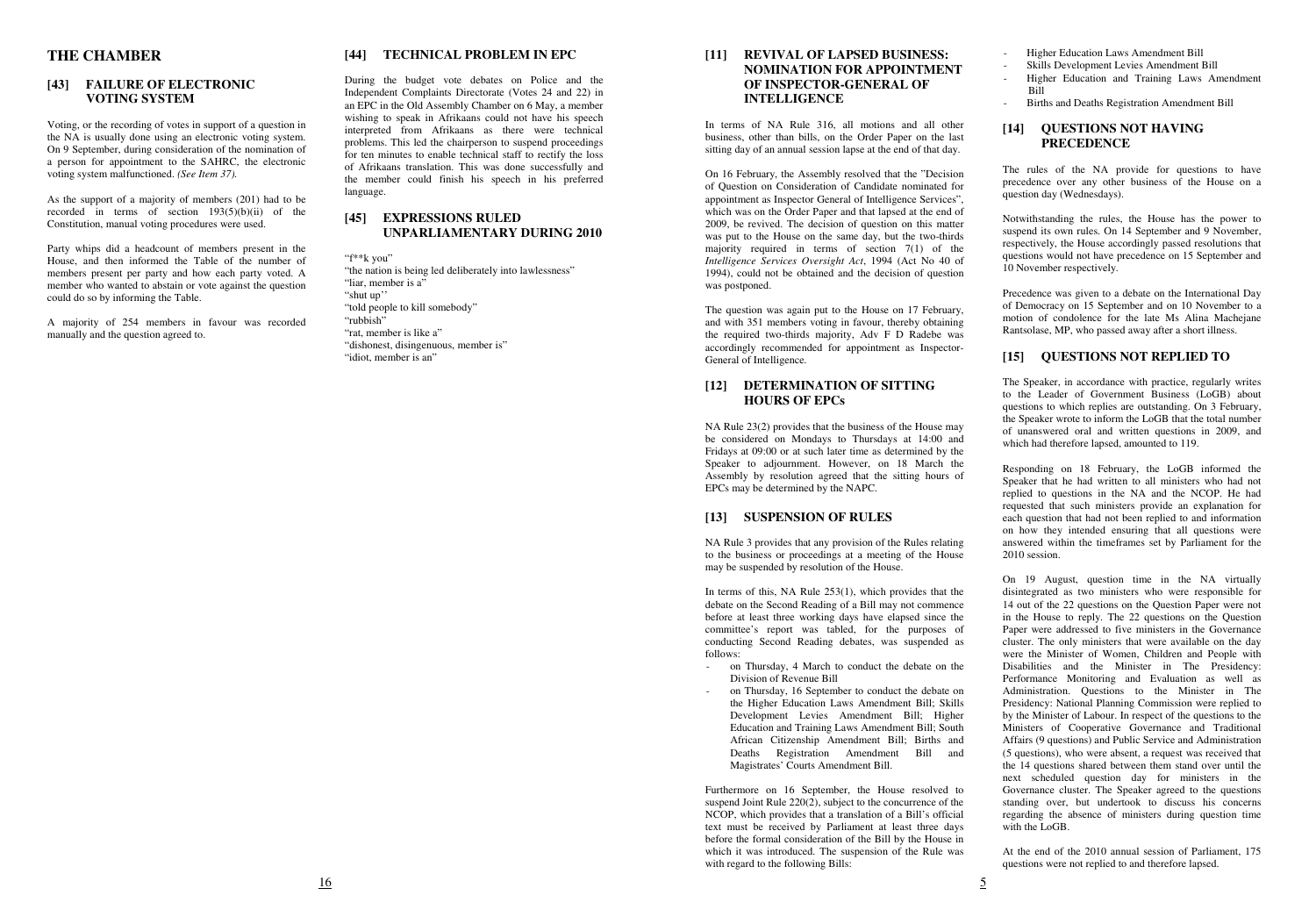# **[16] DECISION OF QUESTIONS POSTPONED**

Item 13 above reported on the suspension of Rule 253(1) on 16 September in respect of six bills.

Debates were conducted on all six bills but only three were read a second time, namely, the Higher Education Laws Amendment Bill, the Skills Development Levies Amendment Bill and the Higher Education and Training Laws Amendment Bill.

In terms of NA Rule 76 the presiding officer ruled that the House would postpone decisions on the following bills as the House could not muster a quorum at that stage of the proceedings:

- South African Citizenship Amendment Bill
- Births and Deaths Registration Amendment Bill
- Magistrates' Courts Amendment Bill

On 26 October, the questions were put again and the three bills above were read a second time.

# **[17] DETERMINATION OF PRESIDENT'S SALARY**

Section 2(1) of the *Remuneration of Public Office Bearers Act*, No 20 of 1998, states that the NA must, with due regard to criteria set out in the Act, determine the salary and allowances paid to the President of the Republic of South Africa on an annual basis.

On 16 November, the House agreed to a motion that the salary and allowances payable to the President be determined at two million three hundred and sixty seven thousand four hundred and sixty six Rand (R 2, 367, 466) per annum with effect from 1 April. In accordance with the Act, the House also determined the amount of one hundred and twenty thousand Rand (R120 000) as that portion of the remuneration of the President to which section 8(1)(d) of the *Income Tax Act*, No 58 of 1962, should apply, i.e. the allowance for expenses incurred for the purposes of holding public office.

# **[18] REPLACEMENT OF THE PARLIAMENTARY MILLENNIUM PROJECT (PMP) AND ITS GOVERNANCE STRUCTURE WITH A COMMITTEE ON NATION-BUILDING AND HERITAGE**

The Parliamentary Millennium Project (PMP) was originally established as a programme within the parliamentary administration tasked with using creative and interactive means to engage South Africans and their representatives to promote nation-building, foster tolerance for diversity and assert South African and African heritage. The PMP was governed by an Advisory Board.

During the Fourth Parliament, discussions were held on changing the PMP into a committee of Parliament to allow political parties and members themselves a platform to promote nation-building and cooperation. On 11 November, the NA, subject to the concurrence of the

NCOP, resolved to replace the PMP and its governance structure with a Committee on Nation-Building and Heritage. The House mandated the committee to:

- a) serve as a consultative mechanism to drive the activist Parliament;
- b) promote the legislature as an instrument of nationbuilding;
- c) monitor progress with government's nation-building initiatives and the development of an inclusive South African society based on reconciliation, tolerance and mutual understanding;
- d) monitor efforts to foster a shared South African and African identity;
- e) report and make recommendations on its functions and activities whenever deemed necessary;
- f) exercise those powers granted in Rule 201, but must notify other committees when dealing with matters falling within their respective mandates; and
- g) consist of 9 members from the NA (ANC 5; DA 1; Cope 1; IFP 1; and smaller parties 1); and 5 members from the NCOP (ANC 3; DA 1; and other parties 1).

At the time of writing, the NCOP had not concurred with the resolution.

# **[19] ESTABLISHMENT OF PARLIAMENTARY INTER-FAITH COUNCIL (PIFC)**

On 6 November 2009, the Chief Whips' Forum discussed the establishment of the PIFC, whose main aim would be to interact with national religious structures on issues of spiritual and moral support, and participate in resolving religious conflicts on the African continent.

The Forum suggested that such a council would create an additional platform for an activist Parliament that would further advance, forge and renew relationships, promote peace and cooperation among religious formations in South Africa and influence and focus discussions on issues affecting different religions. Furthermore, the council would be used as a mechanism to reach out to the electorate in order to enhance nation-building and social cohesion.

The NA passed a resolution on 10 March giving effect to the above objectives. The House expanded on this by adopting another resolution on 12 May agreeing, subject to the concurrence of the NCOP, to establish the PIFC which would consist of nine NA members, as follows: ANC - 5; DA - 1; Cope - 1; IFP - 1 and other parties 1; and five NCOP members, as follows: ANC - 3; DA - 1 and other parties 1. The motion also mandated the PIFC to perform those functions that were stipulated in the resolution of 10 March.

#### On 26 August, the NCOP concurred with the establishment of the PIFC.

It is worth noting that the House resolutions did not create a "committee" of Parliament as envisaged in the NA or Joint Rules. The resolution also provided no guidance on how the chairperson would be appointed, remuneration for the chairperson, how the members were to be appointed, how

In the second letter, dated 19 October, the President informed the Assembly of further resignations of SABC Board members, which were Ms B J Masekela, Mr M A Mello, Mr D Niddrie and Ms F Sekha. The request to fill Ms Masekela's position was thus repeated in the second letter. At that time, the committee had not yet completed the selection process for her replacement. The President requested the House to recommend candidates to fill all the vacancies.

The procedure for the appointment of SABC Board members is regulated by section 13 of the *Broadcasting Act*, No 4 of 1999. The Act requires the President to appoint non-executive members of the board on the advice of the Assembly.

At the end of the year, the committee was still processing the nominations of persons to serve on the SABC Board.

# **[40] MEDIA DEVELOPMENT AND DIVERSITY AGENCY (MDDA): RECOMMENDATION FOR APPOINTMENT OF BOARD MEMBERS**

On 22 September, the Speaker tabled and referred a letter from the Minister in The Presidency: Performance Monitoring and Evaluation as well as Administration, informing the Assembly that the term of office of three members of the MDDA Board would expire on 31 December. The Minister requested the Assembly to recommend three candidates in terms of section 4(1)(b) of the *Media Development and Diversity Agency Act*, No 14 of 2002, to fill the vacancies. The request was referred to the Portfolio Committee on Communications for consideration and report.

The Act requires that the appointment process of Board members must be in accordance with the principles of public participation in the nomination process, transparency and openness, and publication of a shortlist of candidates for appointment.

The Committee received 22 nominations and shortlisted 10 candidates for interviews. It duly published the shortlist of candidates in the ATC of 11 November. The candidates were interviewed on 16 November.

On 17 November, the Committee unanimously recommended to the House that three candidates should be appointed to serve on the Board. On 18 November, the Assembly agreed to the recommendation for the appointment of Ms Louise Carol Vale, Ms Nadia Bulbulia and Ms Phelisa Nkomo to the MDDA Board.

# **[41] PUBLIC SERVICE COMMISSION (PSC): REQUEST FOR RECOMMENDATION FOR APPOINTMENT OF COMMISSIONER**

The Speaker received a letter from the President, dated 25 October, informing the Assembly that the term of office of the chairperson of the PSC, Dr Ralph Mgijima, a

provincial appointee, would expire on 31 January 2011 and requesting the Assembly to fill the vacancy that would arise in accordance with section 196(8) of the Constitution. The President's request was tabled and referred to the Portfolio Committee on Public Service and Administration for consideration and report on 27 October.

After administrative liaison between the portfolio committee, the NA Table and the Office of the President, it was realised that the request had been erroneously sent to the NA, as a successor for Dr Mgijima had to be appointed by the Premier of Gauteng. The Speaker duly withdrew the President's letter by an announcement in the ATC of 3 November.

# **[42] WITHDRAWAL OF DECLARATION OF LAND FROM LOWVELD NATIONAL BOTANICAL GARDEN, NELSPRUIT, MPUMALANGA**

Section 34(2) of the *National Environmental Management Act: Biodiversity Act*, No 10 of 2004, provides that a part of a botanical garden on state land may not be excluded from it except by resolution of both Houses of Parliament.

The exclusion of a portion of state land was required as the South African National Roads Agency Limited (SANRAL) needed to construct a ring road around the town of Nelspruit. The approved alignment however would cut through a 1.47 ha portion of the northern border of the Lowveld Botanical Gardens. For the road to be completed, the said portion of state land needed to be de-proclaimed.

On 10 December 2009, the Minister of Water and Environmental Affairs submitted for parliamentary approval a request for the exclusion of a portion of state land from the Lowveld National Botanical Garden, Mpumalanga province. The Minister's request was referred to the Portfolio Committee on Water and Environmental Affairs on 26 January for consideration and report.

The committee's report, dated 9 February, was published in the ATC of 18 February. It recommended approval of the Minister's request to exclude a portion of state land from the Lowveld National Botanical Garden. In addition, the committee took exception to two matters involving the Department, namely:

- a) that the Department of Water and Environmental Affairs had already issued a record of decision (ROD) to proceed with the construction of the road without first getting approval from Parliament; and
- b) the comment from the departmental official to the effect that the department was bringing the matter before the committee as a "mere formality."

Although having agreed to recommend approval of the Minister's request to de-proclaim the portion of state land, the committee placed on record its disapproval of the way in which the department approached the committee briefing.

The Minister's request was approved by the Council on 25 March and the Assembly on 2 June.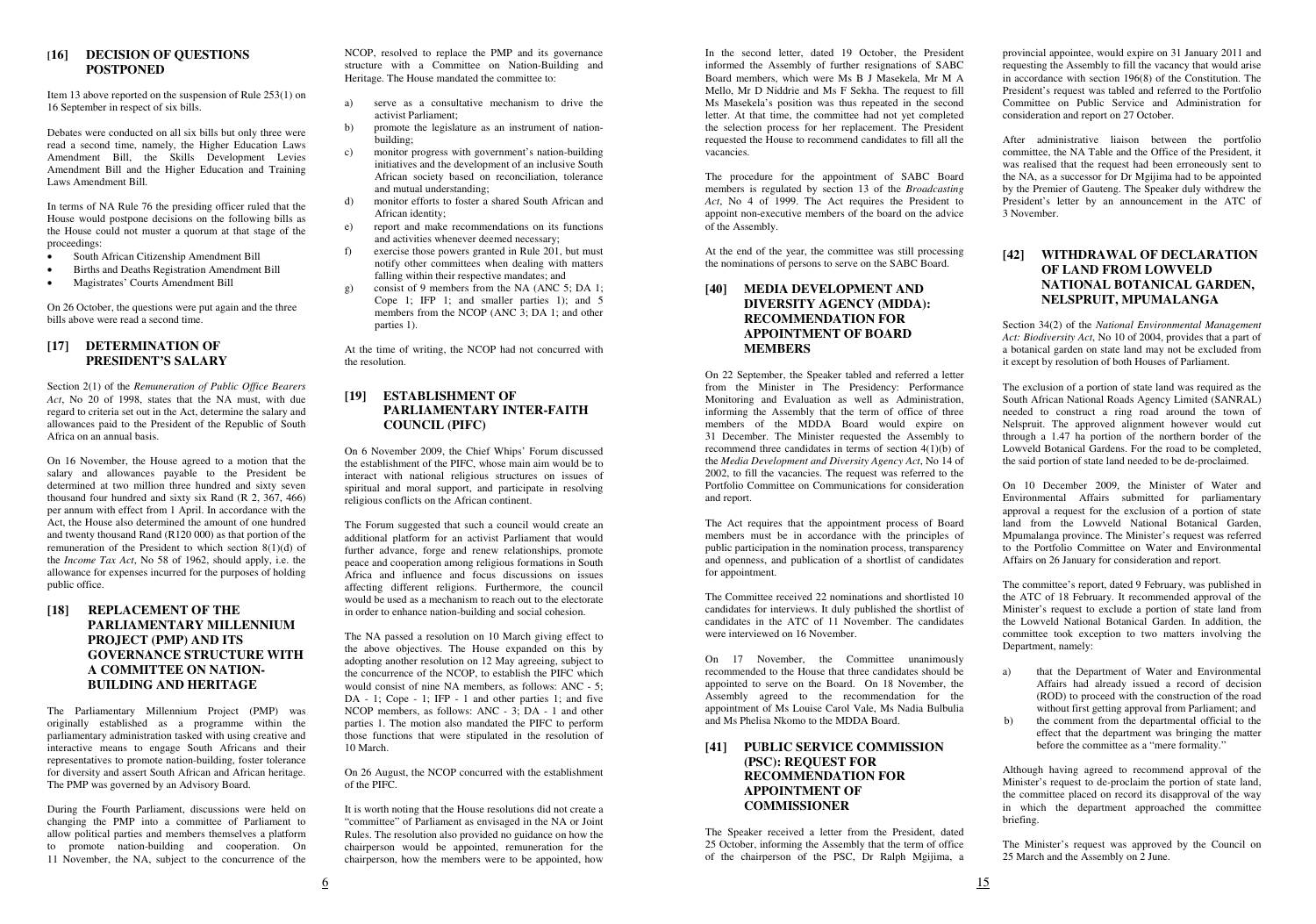the *Gazette,* as well as in other appropriate media and by written invitation to the relevant parliamentary committees. call for the nomination of persons to serve on the board. The Act does not envisage any further role for the parliamentary committees beyond the invitation to nominate persons to serve on the board.

The committee did not nominate any persons to serve on the board before the end of the 2010 session.

**[37] SOUTH AFRICAN HUMAN RIGHTS COMMISSION (SAHRC): RECONSIDERATION OF RECOMMENDATION FOR APPOINTMENT OF COMMISSIONER, AND RECOMMENDATION FOR APPOINTMENT OF COMMISSIONER** 

*Item 40, Issue 15* reported that the NA, on 12 November 2009, amended its resolution of 22 September 2009 by omitting the nomination of Adv L K B Mpumlwana as fulltime commissioner to the SAHRC, pending its reconsideration of the nomination. The reconsideration was necessitated by the failure of Adv Mpumlwana to disclose certain facts material to his eligibility for appointment. The matter was referred to the Portfolio Committee on Justice and Constitutional Development for further consideration and report.

The committee, in particular, noted the judgment in *Truth and Reconciliation Commission v Mpumlwana* and *Mpumlwana v Truth and Reconciliation Commission and Another* [2001] 3 SA 58 (Ckl) which found, among other things, that Adv Mpumlwana "by his non-disclosure of his employment in the Eastern Cape Provincial Administration fraudulently misrepresented to the Truth and Reconciliation Commission that he was a fit and proper person to be employed by it, whereas that was not the case." After considering all the material before it, the committee felt that it could not continue to support Adv Mpumlwana's nomination. In its report of 31 August, the committee accordingly recommended that his nomination be withdrawn. The House agreed to this recommendation on 9 September without debate.

Subsequent to the withdrawal of the nomination of Adv L K B Mpumlwana by the House on 9 September, the Portfolio Committee on Justice and Constitutional Development recommended in a second report dated 31 August that Dr Gladstone Sandi Baai, who was among those interviewed and identified by the committee as the next suitable candidate should a nominee become unavailable for appointment, be accordingly recommended for appointment as a full-time commissioner in the SAHRC.

The recommendation of the committee was considered by the Assembly on 9 September and the nomination of Dr Gladstone Sandi Baai for appointment as commissioner to the SAHRC was agreed to in accordance with section 193(5)(b)(ii) of the Constitution.

#### **[38] NATIONAL LOTTERIES BOARD: RECOMMENDATION FOR APPOINTMENT OF BOARD MEMBERS**

On 17 August, the Minister of Trade and Industry wrote to the Speaker requesting the relevant Assembly committee to recommend a candidate who complies with sections 3(1)(c) and 3(2) of the *Lotteries Act*, No 57 of 1997, for appointment to the National Lotteries Board. The letter from the Minister was tabled and referred by the Speaker to the Portfolio Committee on Trade and Industry on 25 August for consideration.

The Act stipulates a role for the relevant Assembly committee only with regard to the appointment of the chairperson of the board. The Act does not prescribe any role for the Assembly in the appointment of the rest of the board members and the committee therefore did not report to the House.

However, the *Handbook for the Appointment of Persons to Boards and State Institutions* gives the Executive Authority (the Minister) discretion to request the relevant portfolio committee to interview and recommend suitable candidates to be considered for appointment as board members.

As the Act falls within the purview of the Executive, the President informed the Assembly that the Cabinet would embark on a review of the Executive Code of Ethics, as recommended by the Public Protector. On 16 July, the Speaker announced that a letter dated 30 June had been received from the President, requesting more time for the intended review. He undertook to provide the House with a further progress report following a Cabinet meeting on  $21$  July.

On 8 September, the committee recommended to the Speaker that the Minister should consider appointing one of two candidates as a member of the National Lotteries Board. It further recommended that the remaining candidate could be considered by the Minister in the event of a vacancy occurring at the board, except for the position of chairperson. The recommended candidates were Mr Johannes Collen Weapond and Mr Petrus Jacobus (Pieter) Badenhorst.

Since the approval of the House was not required, the Committee requested the Speaker to convey its recommendation to the Minister. The Speaker did so on 15 September.

#### **[39] SOUTH AFRICAN BROADCASTING CORPORATION (SABC): RECOMMENDATION FOR APPOINTMENT OF BOARD MEMBERS**

Two requests for the appointment of SABC Board members were received from the Minister of Communications and the President, respectively. The Speaker tabled and referred the requests to the Portfolio Committee on Communications for consideration and report on 8 September and 19 October, respectively.

In the first letter, dated 8 September, the Minister informed the Assembly that Ms B J Masekela had resigned from the SABC Board with effect from 31 October. He requested the House to recommend a candidate for appointment for the remainder of Ms Masekela's period of appointment, which was until 9 January 2015.

decisions were to be taken, who the structure reported to and from where it obtained funding.

By the end of the year, discussions were ongoing on how to proceed with the House resolution.

#### **[20] REPORTS BY THE PUBLIC PROTECTOR**

In terms of section 8(2) of the *Public Protector Act*, No 23 of 1994, the Public Protector regularly submits reports on its investigations and findings to Parliament. A summary of the reports tabled during 2010 follows below.

#### **'Ex-mineworkers not compensated for occupational diseases'**

On 27 March 2009, the former Public Protector Adv M L Mushwana submitted Report No 1 of 2008-09 for tabling. The report dealt with an investigation into allegations that ex-mineworkers were not being compensated for occupational diseases due to incomplete or absent work records and the refusal of the Compensation Commissioner to accept other forms of documentary proof of employment.

The report was submitted in the period after the NA had been dissolved for the general election of 2009 and therefore was not tabled in the  $3<sup>rd</sup>$  Parliament. Early in the 4<sup>th</sup> Parliament, the newly appointed Public Protector, Adv T N Madonsela, forwarded to the Speaker a response from the Minister of Health, dated 9 November 2009, to recommendations in the Public Protector's report.

The Minister's response set out action that could be beneficial to the claimants. Both documents were tabled by the Speaker on 2 September and referred to the Portfolio Committee on Health and the Portfolio Committee on Mining for consideration.

#### **Alleged breach of Executive Ethics Act by President of the Republic**

The President of the Republic sent a letter dated 4 May to the NA, submitting Public Protector Report No 1 of 2010-11. The report followed on an investigation by the Public Protector into a complaint lodged by the Leader of the Official Opposition, Mr A T Trollip, in terms of section 4(1) of the *Executive Ethics Act* (the Act), No 82 of 1998. He alleged that the President had not timeously declared his interests in terms of the Executive Code of Ethics.

Together with the report, the President also submitted for tabling his comments on the report and the action taken in regard to the report's recommendations, as required in terms of the Act. These documents were tabled on 11 May and referred to the Joint Committee on Ethics and Members' Interests on 26 May.

Among the recommendations of the Public Protector was a suggestion that the Act should be amended to address all uncertainties and anomalies and Cabinet and Parliament ought to review previous recommendations by the Public Protector regarding the management of the register of interests.

On 26 August, the President wrote to the Assembly, informing the House that the Cabinet had agreed on 21 July to apply to Cabinet members who breached the Executive Code of Ethics the same sanctions that applied to members of Parliament guilty of violating the parliamentary Code of Conduct.

In a letter tabled on 1 September, an undertaking was also given that a full report on the implementation of the Public Protector's recommendations would be submitted to Parliament as soon as the Minister of Justice and Constitutional Development had finalised a comprehensive report. Both letters were sent to the Portfolio Committee on Justice and Constitutional Development and to the Joint Committee on Ethics and Members' Interests on 1 September.

By the end of the year, the Minister's report was still awaited.

#### **Alleged breaches of Executive Ethics Act by Minister of Communications**

The President of the Republic, on 2 August and 10 August respectively, received Report No 19 of 2010-11 and Report No 20 of 2010-11 from the Public Protector. Both reports concerned investigations into alleged breaches of the *Executive Ethics Act* (the Act), No 82 of 1998, by the then Minister of Communications, Gen (ret.) S Nyanda.

In terms of section 4(1) of the Act, the Public Protector must investigate complaints by, among others, NA members. In the case of Report No 19, the complaint was brought by Ms J D Killian, an Assembly member representing Cope. The second complaint came from the Leader of the Opposition, Mr A T Trollip.

The President, in terms of section 3(5)(a) of the Act, must submit a report on a Cabinet member to the NA not later than 14 days after receiving such a report, together with his / her comments and a report on any action taken or action that is to be taken.

A letter dated 15 August was sent to the Assembly, submitting Report No 19. Its receipt, together with the requisite comments by the President and a report on the action taken, were announced by the Speaker in the ATC of 31 August. Together with a letter dated 23 August, the President submitted Report No 20, his comments and a report on the action taken. The Speaker announced that in the ATC on 27 August.

On 10 September, Report No 19 was referred to the Portfolio Committee on Public Enterprises for consideration and Report No 20 to the Standing Committee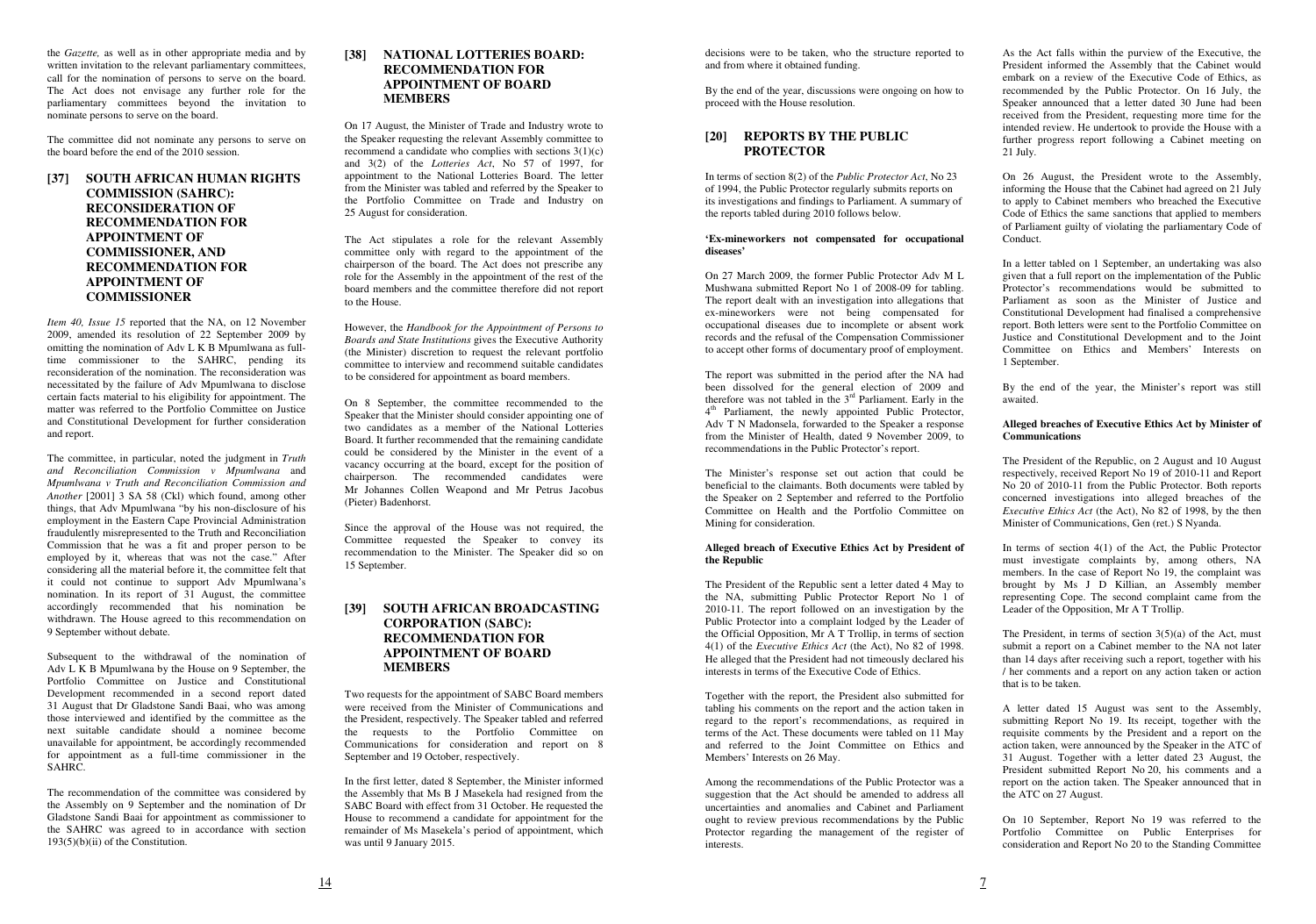on Finance. Both reports also went to the Joint Committee on Ethics and Members' Interests for information.

None of the above-mentioned committees had reported by the end of the annual session.

#### **'Misconduct and maladministration in Commission for Gender Equality (CGE)'**

Public Protector Report No 22 of 2010-11 was tabled on 16 November. The report followed an investigation by the Public Protector, at the request of the Deputy Speaker, into complaints relating to misconduct and maladministration in connection with the affairs of the CGE, a body established in terms of the Constitution to support institutional democracy.

On 19 October, the Deputy Speaker, as Acting Speaker, had announced the appointment of the Ad Hoc Committee on the Commission for Gender Equality (CGE) Forensic Investigation to consider this particular report of the Public Protector, as well as a report by the Auditor-General. The Public Protector's report was therefore referred to the ad hoc committee for consideration and report.

By the end of the annual session, the ad hoc committee had not yet completed its work.

#### **'Improper conduct by department and GEPF during privatisation of Venda Pension Fund'**

On 10 November, the Speaker tabled Public Protector Report No 28 of 2010-11 that concerned an investigation by the Public Protector into an allegation of improper conduct by the Department of Public Service and Administration and the Government Employees Pension Fund (GEPF) during the privatisation of the Venda Pension Fund.

The report was referred to the Standing Committee on Finance for consideration and to the Portfolio Committee on Public Service and Administration for information.

#### **'Improper conduct and alleged prejudice by governing body of CCMA'**

 The Speaker tabled Public Protector Report No 30 of 2010-11 on 18 November. The Public Protector had investigated a complaint of improper conduct by the governing body of the Commission for Conciliation, Mediation and Arbitration (CCMA) and the alleged prejudice caused by its decision not to accredit a bargaining councils' panelist.

The report was referred to the Portfolio Committee on Labour for consideration.

# **[21] HANSARD CENTENNIAL CELEBRATIONS**

The centenary of Hansard in the South African Parliament was celebrated on 4 November with the adoption of a motion giving recognition to the hundred years of service rendered to Parliament by Hansard.

Mr P J C Pretorius moved without notice that the House appreciated the indispensable role played by Hansard in recording and translating the debates of Parliament since 1910 and the specific role played by Hansard reporters, translators and administrative staff over the past hundred years.

He mentioned the challenges with which Hansard was confronted at the advent of democracy in 1994, particularly with the introduction of 11 official languages; the way in which these were overcome and in addition to these, the ongoing challenges that face Hansard, not least of all that members' speeches often require considerable editing and correction prior to publication and that it is through the tireless work of Hansard staff that a professional end product is produced.

The House gave recognition to the important role Hansard played in recording the history of our country and Parliament as an institution and expressed its appreciation to Dr At van Wyk, author of a momentous new book on Hansard, titled: *Hoor! Hoor! Hansard 100 jaar debat, 1910 -2010* (although an English version has not been published the title may be loosely translated as *Hear! Hear! Hansard 100-year debate, 1910 – 2010*) and resolved to wish the Secretary to Parliament and Hansard staff all success in ensuring the continued success of Hansard as a critical and indispensable service to our country and institution.

# **LEGISLATION AND COMMITTEES**

### **[22] EXTENSION OF DEADLINE FOR REPORTING BY AD HOC COMMITTEE TO CONDUCT CO-ORDINATED OVERSIGHT ON SERVICE DELIVERY**

Since the establishment on 22 September 2009 of the Ad Hoc Committee to Conduct Coordinated Oversight on Service Delivery under the theme: "**Working together to ensure the delivery of quality service to communities",** the deadline by which it had to report was extended four times and its work done after expiration of a particular deadline, condoned.

On 18 February, the House resolved that, notwithstanding the resolution it adopted on 12 November 2009, the deadline by which the committee had to report, be extended to 14 May. On 11 May, the House further extended the deadline to 30 July by adopting a similar resolution and in the same manner on 11 August resolved to extend the deadline to 24 August.

A further resolution by the House on 2 September extended the deadline to 10 September and condoned the work the committee had done since 30 July. The previous House resolutions had not condoned the work of the committee. This condonation was thus necessary because in terms of Rule  $214(6)(c)$  an ad hoc committee ceases to exist if it has not completed its task by the date set for the completion of the task.

committees should again be approached and asked to submit nominations.

Because the Act limits the role of the committee to submitting names for consideration by the Minister, the committee, at a meeting held on 12 April, deemed it unnecessary to nominate and submit persons to serve in the ARC.

#### **[34] INDEPENDENT COMMUNICATIONS AUTHORITY OF SOUTH AFRICA (Icasa): RECOMMENDATION FOR APPOINTMENT OF COUNCILLORS**

The Speaker received two requests from the Minister of Communications to fill, altogether, four vacancies in the Icasa Council. The requests were dated 18 March (one vacancy) and 29 April, (three vacancies) respectively. The requests were tabled and referred to the Portfolio Committee on Communications for consideration and report, respectively, on 25 March and 11 May.

Section 5 of the *Independent Communications Authority of South Africa Act*, No 13 of 2000 requires that the appointment process of councillors must be in accordance with the principles of public participation in the nomination process, transparency and openness, and publication of a shortlist of candidates for appointment. Section 5(1A)(a) requires the NA to submit to the Minister a shortlist of suitable candidates at least one and a half times the number of councillors to be appointed.

The committee advertised the vacancies and requested the public to nominate persons for consideration. It received 91 nominations and shortlisted 20 candidates for interviews. As required by the Act, the committee duly published a shortlist of candidates in the ATC on 22 April and 11 May, respectively.

After the interviews, the committee reported in the ATC of 26 May that it had unanimously recommended seven candidates from which the Minister was to appoint councillors. On 27 May, the House approved the shortlist of seven candidates from which to fill four vacancies on the Council of Icasa.

A request, dated 1 June, from the Minister for the approval by the Assembly of four candidates for appointment to Icasa in terms of section  $5(1B)(a)$  of the Act, was tabled and referred on the same day to the committee for consideration and report. After consideration of the Minister's request, the committee recommended, also on 1 June, that the House should approve the request.

On 2 June, the House agreed to the Minister's recommendation for the appointment of Mr William Hamilton Currie, Mr Joseph Morakile Lebooa, Dr Stephen Sipho Mncube and Ms Ntombizodwa (Miki) Ndhlovu as Icasa councillors.

On 4 November, the Speaker tabled and referred another request from the Minister, dated 22 October, informing the Assembly that the term of office of Dr M Socikwa would expire on 31 March 2011, and requesting it to commence the process of filling the vacancy.

The committee's call for public nominations resulted in 24 nominations from which it shortlisted five candidates. It published the shortlist in the ATC of 9 November and announced that interviews would be conducted on 25 November.

By the end of the year, the Committee had not reported on its deliberations.

## **[35] HUMAN SCIENCES RESEARCH COUNCIL (HSRC): REPLACEMENT OF BOARD MEMBERS**

*Item 33, Issue 15* reported in detail on the Assembly's recommendations to the Minister of Science and Technology for the appointment of members to the HSRC Board. The Assembly approved a shortlist of seventeen candidates on 20 August 2009 as required by section 5 of the *Human Sciences Research Council Act*, No 17 of 2008.

On 24 November 2009, the Minister again wrote to the Speaker, requesting the NA to approve a replacement on the board by a person who had not been on the Assemblyapproved shortlist. On 3 March, the Speaker advised the Minister that, although the Act empowered her to appoint replacements, such replacements would be subject to the normal procedure set out in the Act, i.e. appointment from a shortlist approved by the Assembly. The Act did not envisage a procedure for appointing a person not on the approved shortlist.

The Minister was further advised that, if she was unable to find replacements from the shortlist approved by the Assembly on 20 August 2009, the normal procedure described in the Act would have to be followed before the Assembly could participate in the process to replace a board member.

On 4 May, the Minister informed the Speaker that she had accepted the advice and that she had appointed, from the shortlist approved on 20 August 2009, Dr B O Tema to replace Prof S Zinn and Prof T Pillay to replace Prof P Naidoo as HSRC Board members. The Speaker announced the appointments in the ATC of 19 May.

# **[36] LAND BANK: RECOMMENDATION FOR APPOINTMENT OF BOARD MEMBER**

On 16 July, the Speaker tabled and referred letters dated 2 June and 12 July from the Minister of Finance to the Standing Committee on Finance for consideration and to the Portfolio Committee on Agriculture, Forestry and Fisheries. The Minister invited the committees to nominate, by no later than 30 August, a candidate with a strong credit risk background for appointment to the board of the Land and Agricultural Development Bank.

The procedure for the appointment of members to the board is regulated by section 4 of the *Land and Agricultural Development Bank Act*, No 15 of 2002, which stipulates that, whenever necessary, the Minister must, by notice in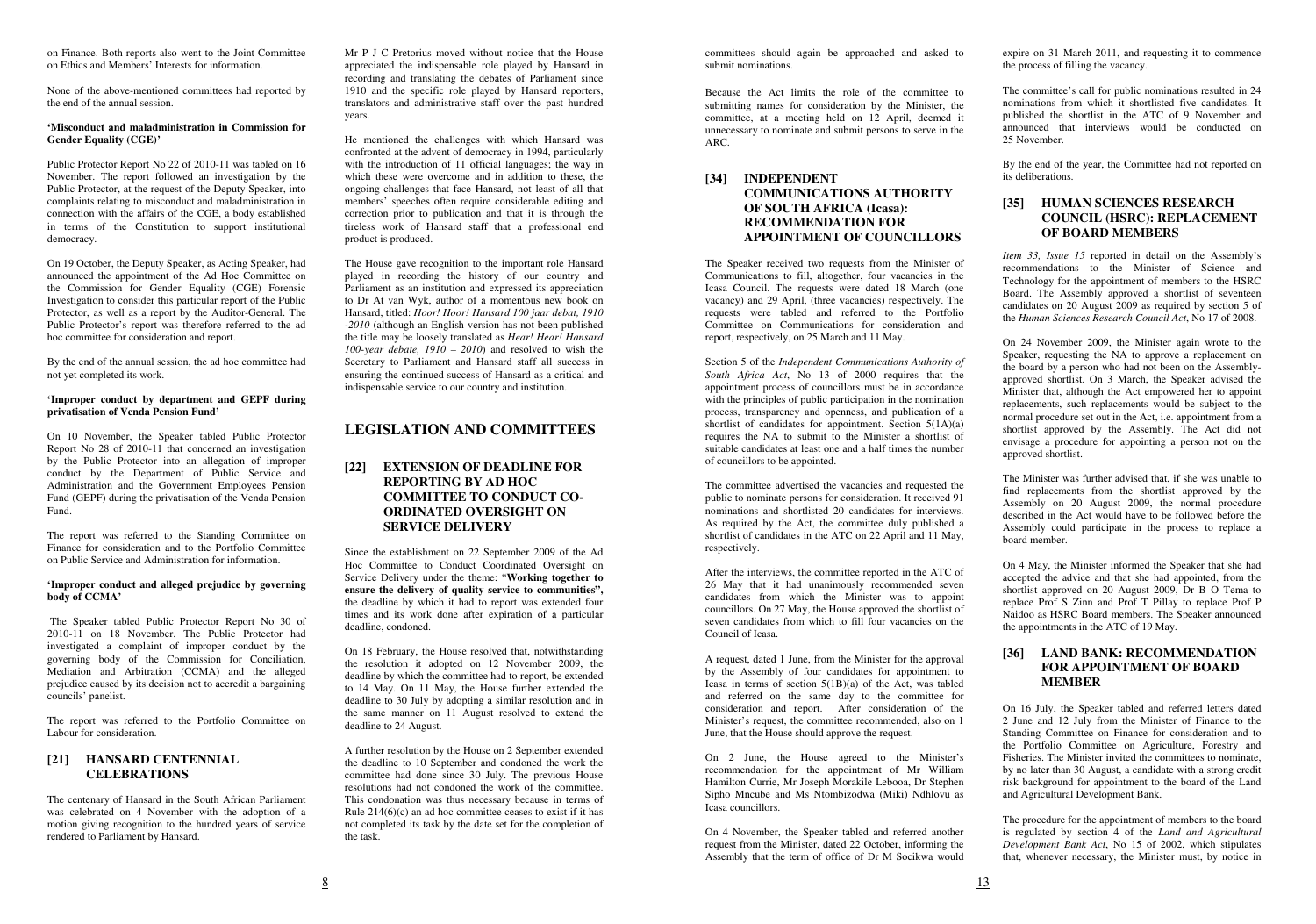Assembly agreed to the bill on 26 October and the NCOP passed the bill on 23 November.

# **MONEY BILLS AND RELATED MATTERS**

#### **[31] PROCESSING OF APPROPRIATION BILL**

The procedure by which Parliament and the NA process the budget including the Fiscal Framework, Division of Revenue Bill and Appropriation Bill is determined by the *Money Bills Amendment Procedure and Related Matters Act*, No 9 of 2009. *(See items 28 & 29, Issue 15).* This Act effectively replaced the previous procedures set out in the rules.

- (1) The Speech of the Minister of Finance on the National Annual Budget;
- (2) Budget Review, including:
	- (a) The fiscal framework;
	- (b) Revenue proposals, inclusive of customs and excise duties; and
	- (c) The estimates of national revenue;
- (3) Division of Revenue Bill [B 4 2010]; and
- (4) Appropriation Bill  $[B 3 2010]$ .

The 2010 budget was the first after the Act came into effect that was subject to the provisions of the Act. Consequently, on 17 February the Minister of Finance delivered his budget speech and tabled:

Thereafter, the Division of Revenue and Appropriation Bills were referred to the Standing Committee on Appropriations in the Assembly, while the Schedule of Votes and strategic plans went to the different portfolio committees. In accordance with the sequence, the Division of Revenue Bill was adopted by Parliament before any amendments to the Appropriation Bill could be considered: The Assembly adopted the Bill on 4 March (with the suspension of Rule 231 (1)) and the NCOP on 25 March.

In terms of the procedures contained in the Act, the House adopted the following motion that, "notwithstanding the relevant provisions of the rules on money bills, the fiscal framework and revenue proposals, as well as the Minister of Finance's speech, be referred to the Standing Committee on Finance for consideration and report within 16 days".

In terms of the Act these instruments had to be referred and considered in a particular sequence. First, the Fiscal Framework was referred to the Standing Committees on Finance of both Houses which were required to report separately within a specified period. The NA subsequently debated and adopted the Fiscal Framework and committee report on 2 March. The NCOP adopted the Fiscal Framework on 10 March.

The different Votes in the Schedule to the Appropriation Bill were then debated in EPCs. Once the EPC debates were concluded the Standing Committee on Appropriations tabled its report on 21 May and the Appropriation Bill itself for House consideration. The Bill was scheduled for First Reading and debate in the NA on 26 May. Following the First Reading, the House agreed to each of the Votes and

then the complete Appropriation Bill. The Bill was then read a second time on the same day. The NCOP passed the Appropriation Bill on 4 June.

# **[32] REPORT ON IMPLEMENTATION OF THE MONEY BILLS AMENDMENT PROCEDURE AND RELATED MATTERS ACT**

On 26 May, the NA adopted the Report of the Standing Committee on Appropriations on the Appropriation Bill 2010 published in the ATC of 21 May. The report recommended that: "A detailed project plan (report) for the implementation of the Money Bills Amendment Procedure and Related Matters Act (the Act)… be tabled in the House within 30 days by the Office of the Speaker".

On 11 August, however, the Speaker announced a delay in the submission of the report in the ATC due to ongoing consultations and the number of stakeholders involved. After a further delay, the report was tabled in the ATC of 3 November. It outlined progress with the implementation of the Act and set out planned activities and processes.

# **STATUTORY FUNCTIONS**

**[33] AGRICULTURAL RESEARCH COUNCIL (ARC): RECOMMENDATION FOR APPOINTMENT OF COUNCIL MEMBERS** 

On 9 December 2009, the Minister of Agriculture, Forestry and Fisheries wrote to the Speaker inviting the Portfolio Committee on Agriculture, Forestry and Fisheries to nominate candidates to serve on the ARC. The Minister requested the committee to respond by 7 January. At the time, the Minister was informed that Parliament was in recess and that committees would not be conducting business before the Minister's deadline.

In a letter dated 5 March, the Minister repeated her request to the committee to submit nominations by 31 March.

The procedure for the appointment of members of the ARC is regulated by section 9(3) of the *Agricultural Research Council Act*, No 86 of 1990. The Act requires the Minister, by notice in the *Gazette* and other appropriate media to invite, among others, the Portfolio and Select Committees of Parliament responsible for agriculture to submit to the Minister names of persons to be considered to serve on the ARC. Furthermore, it stipulates that the Minister should establish a selection committee to compile a shortlist of eligible candidates from the nominations received by the Minister. The Minister is authorised to appoint any number of members from the shortlist of candidates recommended by the selection committee.

Although the notice appeared in the *Gazette* in 2009, it was not copied to the relevant parliamentary committees and Parliament therefore did not participate in nominating suitable candidates. The selection committee appointed to evaluate the nominations decided that the parliamentary

The committee reported on 8 September and the House adopted its report on 9 September.

*(For establishment of committee and previous extensions of deadline, see Issue 15, Item 27)*.

# **[23] ESTABLISHMENT OF AD HOC COMMITTEE ON PROTECTION OF INFORMATION BILL**

On 18 March, the House passed a resolution to appoint an ad hoc committee to consider and report on the Protection of Information Bill [B6 – 2010]. The committee was composed of 10 ANC members, 2 DA members, 1 Cope member, 1 IFP member and 3 members from the other parties. It was further agreed that the committee would report to the House by 7 May.

However, by 7 May the committee had not reported and on 11 May the House passed another resolution in which it condoned the continued existence of the ad hoc committee and extended the deadline to 30 September by which the committee had to report.

By 30 September the committee had still not reported. On 16 November another resolution was passed in the House extending the deadline for reporting to 28 January 2011.

# **[24] SUBMISSION OF CONFIDENTIAL REPORT BY MINISTER OF JUSTICE AND CONSTITUTIONAL DEVELOPMENT**

On 4 June, the Minister of Justice and Constitutional Development wrote to Parliament, submitting a report on the implementation of the provisions of the *Regulation of Interception of Communications and Provision of Communication-related Information Amendment Act*, No 48 of 2008, in adherence of a decision of a NCOP select committee.

As the information contained in the report was closely linked to a report which had been requested by the Portfolio Committee on Justice and Constitutional Development but which was not due for another year, the Minister suggested that the report could also go to the relevant portfolio committee.

The Minister furthermore requested that the report and attached submissions be treated as confidential, as they contained information that was commercially sensitive.

NA Rule 157(1)(c) provides for a document to be placed before a committee as a confidential document. They also require that the committee must declare it a confidential document. It then has to ensure that the committee members have access to the document in a manner that will not compromise the document's status.

Section 36 of the *Promotion of Access to Information Act*, No 2 of 2000, provides for the mandatory protection of commercial information of a third party if it contains, *inter*  *alia*, information that is likely to cause harm to the commercial or financial interests of the third party or if its disclosure could reasonably be expected to prejudice that third party in commercial competition.

The preamble to the Act states that the right of access to any information held by a public or private body may be limited only to the extent that the limitations are reasonable and iustifiable in an open and democratic society. The Speaker, in determining whether to accede to a request for declaring a document confidential, would therefore err on the side of promoting members' access to information. However, in this particular case the confidentiality of the documents was mandatory in terms of the Act.

On 13 August, the Speaker announced in the ATC the receipt of the above-mentioned correspondence from the Minister of Justice and Constitutional Development and said that he had acceded to the Minister's request to declare the report and submissions by the mobile phone service providers confidential in terms of the *Promotion of Access to Information Act*. He referred the papers to the Portfolio Committee on Justice and Constitutional Development, but did not compel the committee to report.

# **[25] LEGISLATIVE PROPOSAL BY PORTFOLIO COMMITTEE ON JUSTICE AND CONSTITUTIONAL DEVELOPMENT**

Section 1(3) of the *Repeal of the Black Administration Act and Amendment of Certain Laws Act*, No 28 of 2005, provides that the remaining provisions of sections 12 and 20 and the Third Schedule of the *Black Administration Act*, No 38 of 1927, will be repealed on 30 December 2010 or on such date as national legislation to further regulate the matters dealt with in these provisions has been implemented, whichever occurs first. These sections deal with the judicial functions of traditional leaders.

During their deliberation on the Traditional Courts Bill, which regulates the matters dealt with in sections 12 and 20 and the Third Schedule of the *Black Administration Act*, the Portfolio Committee on Justice and Constitutional Development proposed to introduce an amending bill that will extend the date of application of these provisions to 30 December 2012 for the purposes of obtaining greater public input and consensus on contentious issues and allowing traditional courts to continue functioning legally.

On 16 September the NA passed a motion that instructed the Portfolio Committee on Justice and Constitutional Development to publish the full particulars of its legislative proposal in the ATC forthwith; and notwithstanding the provisions of Rule 238(1), granted the committee permission to proceed with the proposed legislation.

The Repeal of the Black Administration Act and Amendment of Certain Laws Amendment Bill [B37 - 2010] (NA - section 75) was thus introduced by the committee. The Assembly passed the bill on 2 November and the NCOP did so on 23 November.